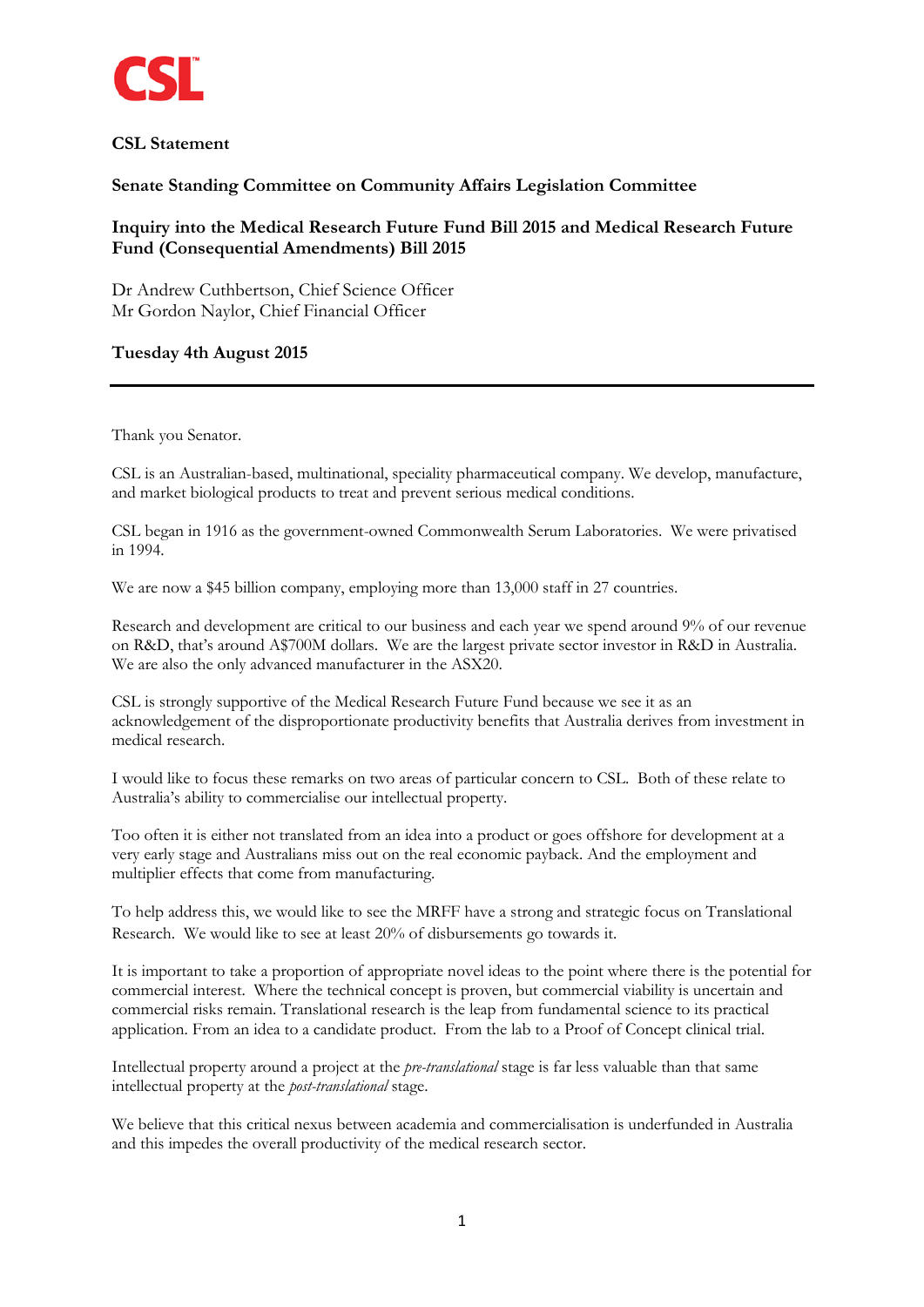

New targeted funding from the MRFF could help recruit substantial, complementary research funding from the commercial sector as well as increasing the pool of sound research projects that firms like CSL can take forward to the later stages of development.

The second area I would like to highlight, relates to the challenge of capturing the economic and productivity benefits which come from the late stage commercialisation of this home-grown intellectual property.

When Australia earns royalties on '*invented here*' but does not get the returns on '*made here*' it does not secure the full range of benefits from its investment in medical research.

In order to gain the maximum advantage from the new funding in the MRFF, we would like to see the government expand its focus and make some corresponding reforms to the Australian business environment.

You don't want to be underwriting medical research for other nations to commercialise. You want Australia to reap the really big economic and productivity benefits that flow from commercialisation.

Let me give you a practical example.

Last year, CSL needed to decide on a location for a new advanced manufacturing facility to produce a family of novel, haemophilia medicines using biotech manufacturing methods.

A significant proportion of the R&D and scientific proof of concept work was done in Australia and the IP resided in Australia.

The value of the initial capital investment will be around half a billion US dollars, there will be more than 500 jobs created, and once fully operational, this plant would have doubled CSL's economic contribution to Australia to around 5 billion a year.

After a thorough review of multiple criteria – including labour costs and productivity, availability of skills, industrial relations and corporate tax, we decided to build the plant in Switzerland.

The fact is, similar countries to ours are competing very hard to get these high-tech, footloose investments. Switzerland (and Ireland, Singapore, the UK) are offering a very sophisticated and expedited process for investing in their countries.

#### **They also offer advanced manufacturing around a 10% corporate tax rate. This compares to a 30% corporate tax rate in Australia. Their aim is to capture investment that otherwise would not take place in that country.**

Over the lifetime of a significant project, this difference in corporate tax rate can equate to more than a billion dollars. By choosing to invest in Australia CSL would have been putting ourselves at a significant competitive disadvantage.

My point is that the MRFF is a wonderful initiative, which we strongly support but I am urging you to continue this sort of policy innovation by also reforming the uncompetitive tax environment which is stopping Australia from hosting much of the advanced manufacturing of our R&D.

If that could be done, the economic multiplier from each dollar the MRFF spends would be significantly more.

CSL has articulated an Advanced Manufacturing Tax proposal at length in various papers and I would be happy to provide these to the Committee if that would be useful.